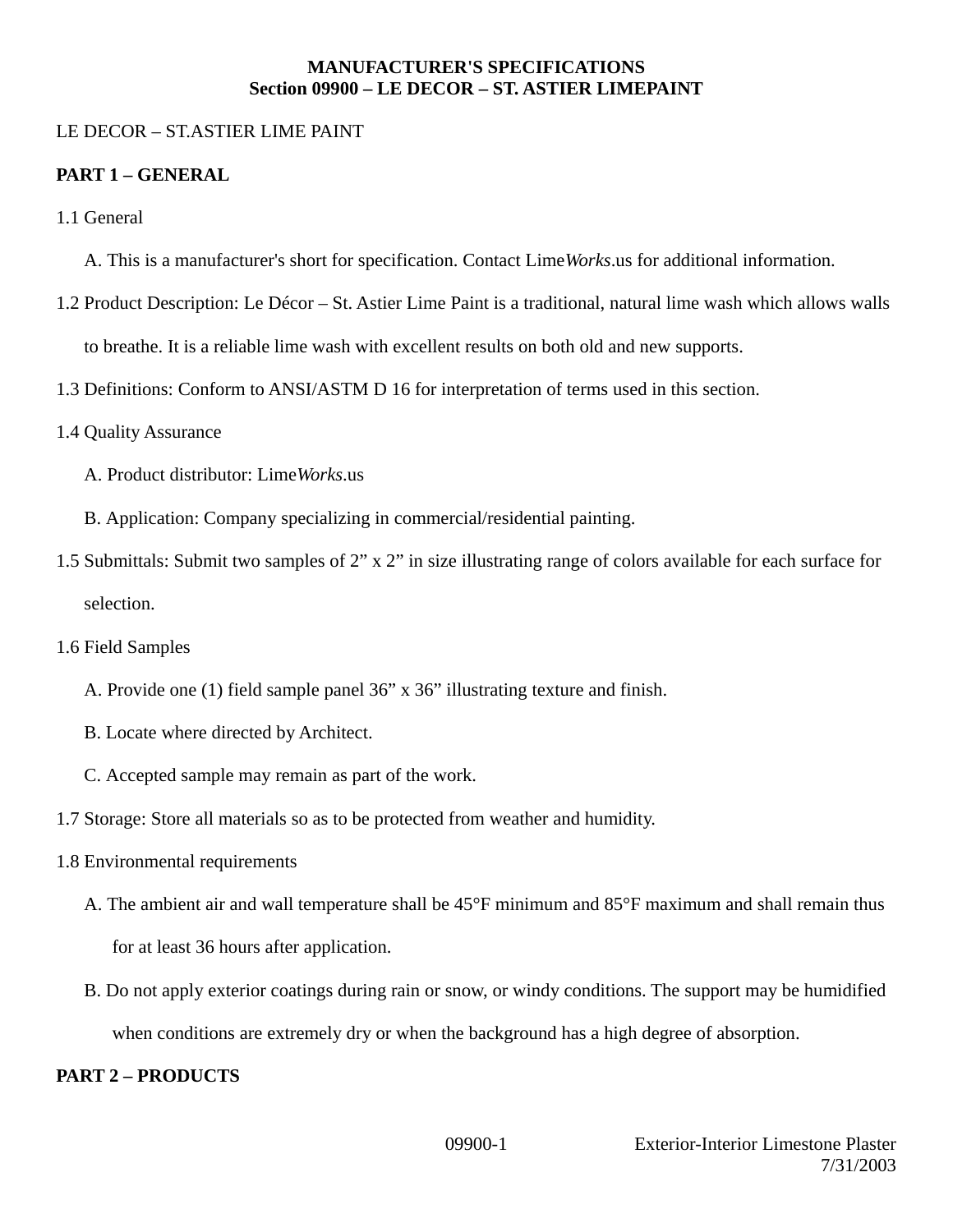- 2.1 Acceptable Manufacturer: LimeWorks.us. Products: Le Décor St. Astier Lime Paint.
- 2.2 Material: Le Décor St. Astier Lime Paint comes in powder to be mixed with water.
- 2.3 Finishes: Refer to schedule for surface finish and color.

#### **PART 3 – EXECUTION**

- 3.1 Inspection
	- A. Verify that surfaces, substrate and site conditions are ready to receive work. Damp proof materials, substrate with paints containing vinyl or acrylic resins, non porous materials, substrate with traces of oil, tar or soot are not acceptable substrates.
	- B. Masonry, stuccoes, plaster and cementious coating (recommended on concrete walls), may be acceptable substrates as long as they don't contain water repellent agents. Lime base materials as substrate are the most recommended.
	- C. Examine surfaces scheduled to be finished prior to commencement of work. Report any condition that may potentially affect proper application.
	- D. Beginning of installation means acceptance of existing surfaces and substrate.
- 3.2 Preparation
	- A. Remove or protect electrical plates, hardware, fittings, etc. prior to preparing surfaces or finishing.
	- B. Correct minor defects and clean surfaces which affect work of this section.
	- C. Remove mildew by scrubbing with solution of tri-sodium phosphate and bleach. Rinse with clean water.
	- D. Remove dirt, loose mortar, scales, salt or alkali powder, and other foreign matter. Remove oil and grease with a solution of tri-sodium phosphate. Rinse well. Remove stains caused by weathering of corroding metals with a solution of sodium metasilicate after thoroughly setting with water.
	- E. Plaster surfaces: Fill hairline cracks, small holes and imperfections.
	- F. Make smooth and flush with adjacent surfaces.
- 3.3 Protection
	- A. Protect elements surrounding the work of this section from damage or disfigurement.